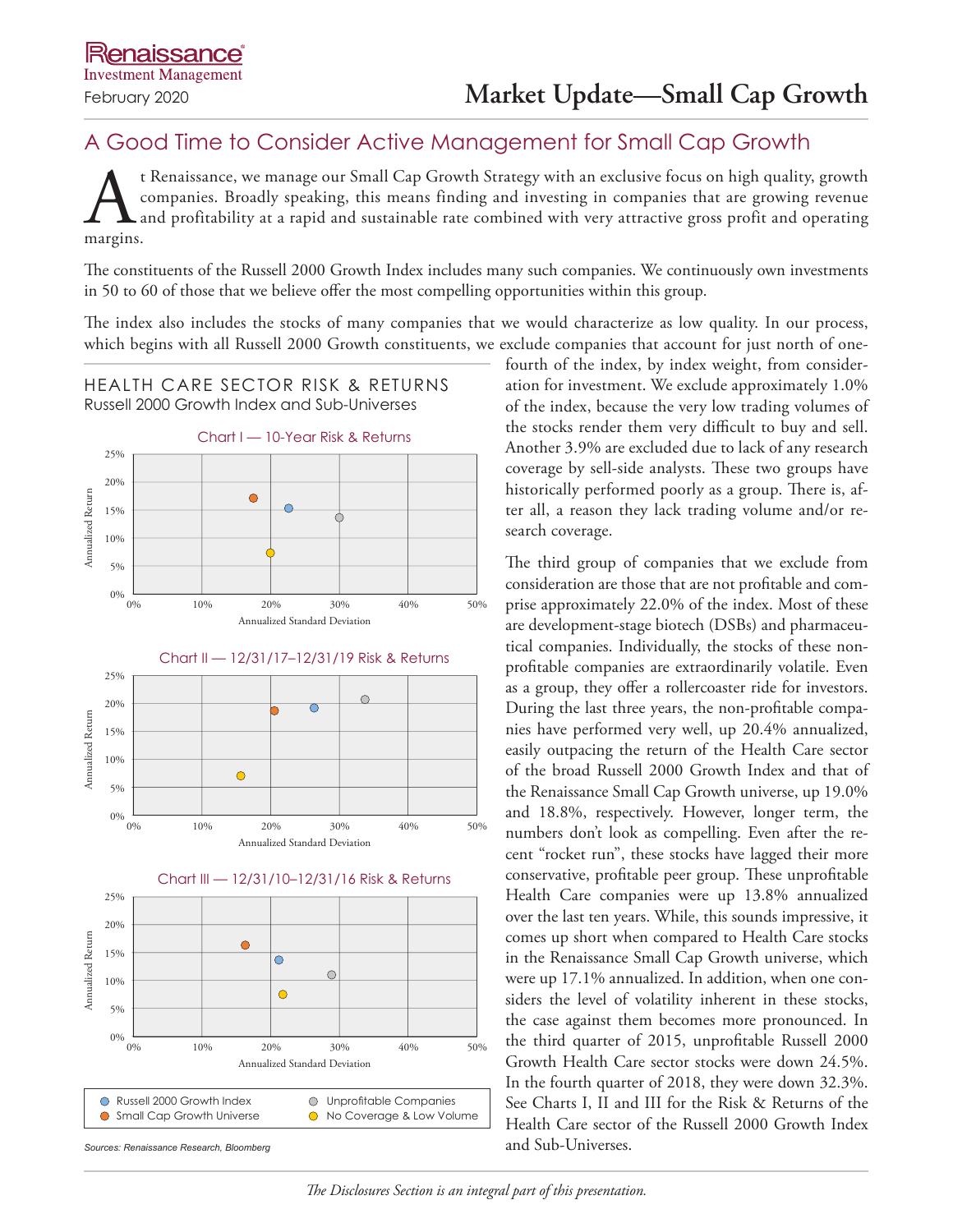a cure for cancer or some other disease or condition that plagues us. The staggering number of companies chasing similar pursuits make for some difficulty in identifying the winners. It also virtually ensures that the reward for success within this group will be diluted due to the sheer amount of competition among them. Importantly, their business models are inherently challenging. Assuming a company gains approval from the Food and Drug Administration (FDA) for a drug, the company then must convert from a research organization to an operating company, complete with hiring a new sales force to distribute the drug to the American public, but

We do not believe that DSBs are necessarily bad companies. However, as a group, we think the odds are stacked against them. Currently, there are 291 Health Care companies in the Russell 2000 Growth Index that we exclude from our universe—257 of them because they are unprofitable, 30 because of a lack of research coverage and 4 due to their low trading volumes. The vast majority of these companies are trying to come up with only after first negotiating approval and reimbursement rates from health insurance companies. After navigating this transformation, the company then needs to start thinking about its third stage – life after the expiration of its patents on the approved drug. What's their next trick? To quote one Health Care analyst: "So, basically, if you 'rolled the dice'

on a small cap biotech investment during the last 20 years, you've had a 60% chance of negative annual returns, another 17% where you modestly beat the market, and about 23% of outcomes that are meaningfully positive." Most would not play blackjack in Vegas with these odds.

The last three years have been an ideal environment for the stocks of DSBs. These companies are heavily dependent upon investor funding for their research efforts. A healthy mergers and acquisitions backdrop also helps to prop up these stocks. Large pharmaceutical companies that were looking for new avenues of growth acquired 16 of these companies in 2019, which was easily a record year. Low interest rates also helped to fuel this phenomenon. However, what happens when the market turns south and funding for speculative investments that offer binary results dries up? There are political risks for drug companies too. Lowering drug prices is one of the very few agenda items on which both Republicans and Democrats agree.

Just as the last three years offered outsized gains for these stocks, we expect a reversion to the mean over the next three years (or worse).

We don't completely shun the biotech and pharmaceutical industries. We typically have a few investments within these industries that fit the profile of the type of companies we like – high quality, consistent and predictable growth, solid earnings momentum and a reasonable stock valuation.

One can enjoy the rewards of investing in exciting, smaller high-quality growth companies without the exposure to the risks inherent in the DSB industry. However, it requires active, fundamentally-oriented stock selection. Buying an indexed ETF or mutual fund won't get you there.

### D IS CLOSURES

The opinions stated in this presentation are those of the authors as of the date listed on this presentation and are subject to change at any time due to changes in market or economic conditions.

### HEALTH CARE SECTOR RISK & RETURNS

For the three charts included in this marketing update, we have calculated returns representing four index-weighted portfolios for the Health Care sector of the Russell 2000 Growth Index. One is for the whole Health Care Sector of the Russell 2000 Growth Index, and the other three represent subsections of the Health Care sector of the index - 1) stocks that were included in our Universe, 2) stocks that were excluded from our Universe because they were expected to be unprofitable in the current year and 3) stocks that were excluded from our Universe because they either lacked sell-side analyst coverage or because their average daily trading volume over the last 200 days was below \$2 million per day. Each stock in the Health Care Sector of the Russell 2000 Growth Index was placed into one of these three latter portfolios. These portfolios were created starting on 12/31/2009 and re-balanced quarterly. The quarterly returns were then geometrically linked to calculate the annualized returns.

This return information is provided for informational purposes only regarding the return characteristics of securities constituting the Russell 2000 Growth Index. This information is not meant to be, nor is it representative of, the performance of Renaissance Investment Management or any portfolio managed by Renaissance Investment Management. The returns achieved by Renaissance Investment Management or any portfolio managed by Renaissance Investment Management may vary widely from the information presented above. In addition, the return information provided above does not include fees, expenses and other costs likely to be incurred by an investor and, therefore, are not representative of a rate of return that would generally be available to an investor. All investing entails risk, including the possible loss of the principal amount invested.

# February 2020 **Market Update—Small Cap Growth**